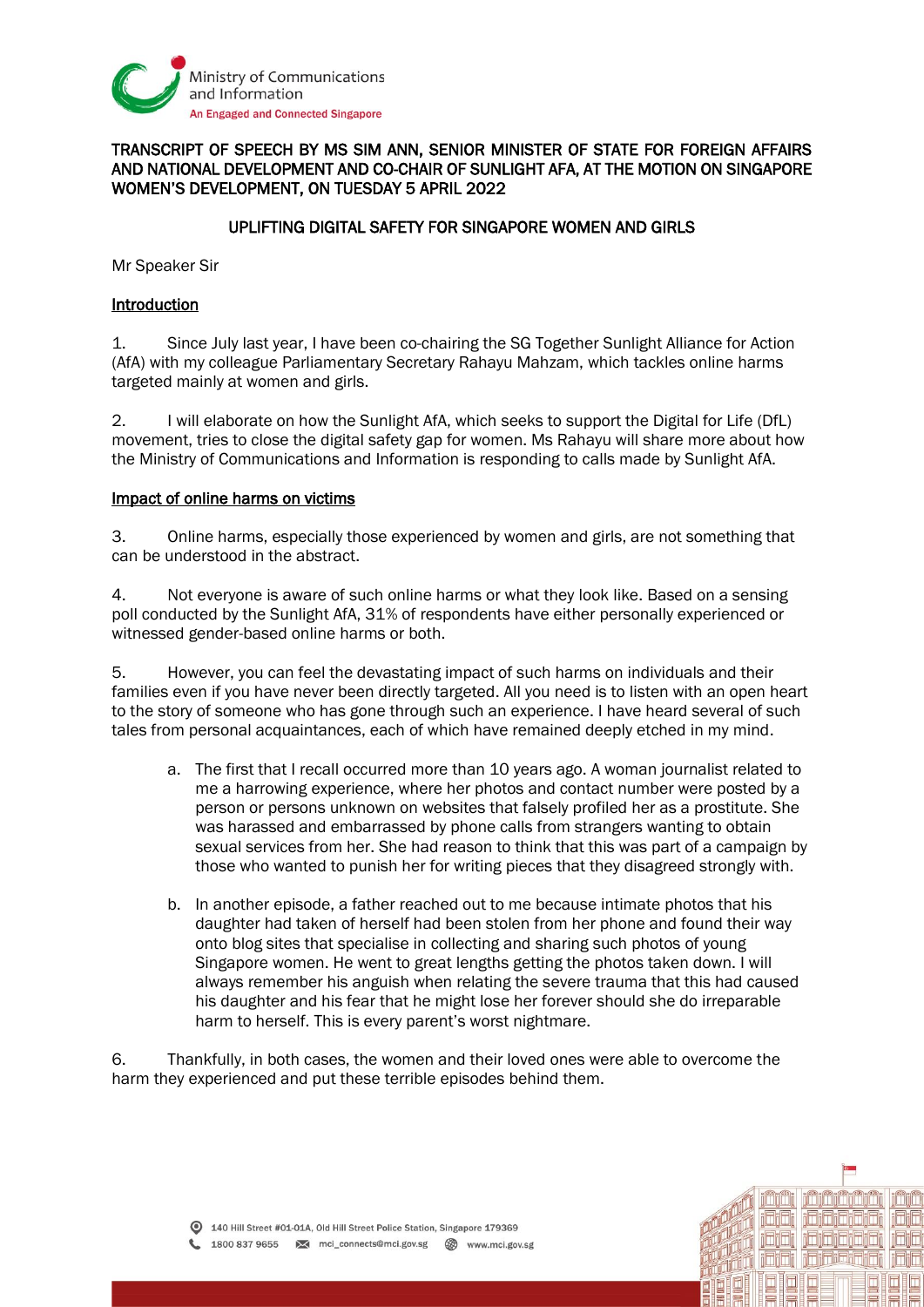7. Our laws have been evolving. In 2019, the Protection from Harassment Act (POHA) was amended to outlaw doxxing, which would address the kind of harassment that the woman journalist had endured.

8. But online harms, too, evolve. Another common form of such harms are hypersexualised communications on direct messaging platforms, typically involving the sending of lewd and sexually explicit photos. These are aimed at eliciting a response from the women and girls being targeted, and linked to sexual grooming and eventual exploitation

- 9. The impact caused by such online harms can have severe consequences on:
	- a. The victims, who are made to feel:
		- i. Humiliated and ashamed
		- ii. Violated and unsafe
		- iii. Isolated and withdrawn
		- iv. Depressed, and even suicidal
	- b. Their families and loved ones are also not spared.

10. How many untold stories of scarred psyches or diminished lives are there? How many women and girls are out there who would never regain their self-confidence and peace of mind?

#### Impact of online harms on society

11. Hearing about these episodes make me – and many others who care about the wellbeing of women and girls – want to do something about it. This goes beyond our sympathy and indignation on behalf of the victims and their families. There are wider and more insidious implications on society too.

- 12. What do these online harms have in common?
	- a. They stem from seeing and portraying women and girls primarily as playthings, for the sexual gratification of men.
	- b. This is a deplorable and backward mindset, one that I believe most men do not subscribe to, but is nonetheless difficult to eradicate from society completely.
	- c. It may be rooted in age-old inequalities between the sexes, but these are unjustifiable by any modern standard of morality or law.
	- d. Generations of women and men who support women all over the world have pushed back against this mindset and fought for the dignity and safety of women and girls.
	- e. Over time, like many other societies, we have developed clear laws and strong enforcement to protect women's safety in real life – against sexual assault, hurt crimes, and trafficking.
	- f. Singapore is now one of the safest cities in the world for women and girls, so much so that many of us take it for granted that we can go about our daily business alone and unaccompanied. Since 2017, we have been ranked first in Gallup's Global Law and Order report.

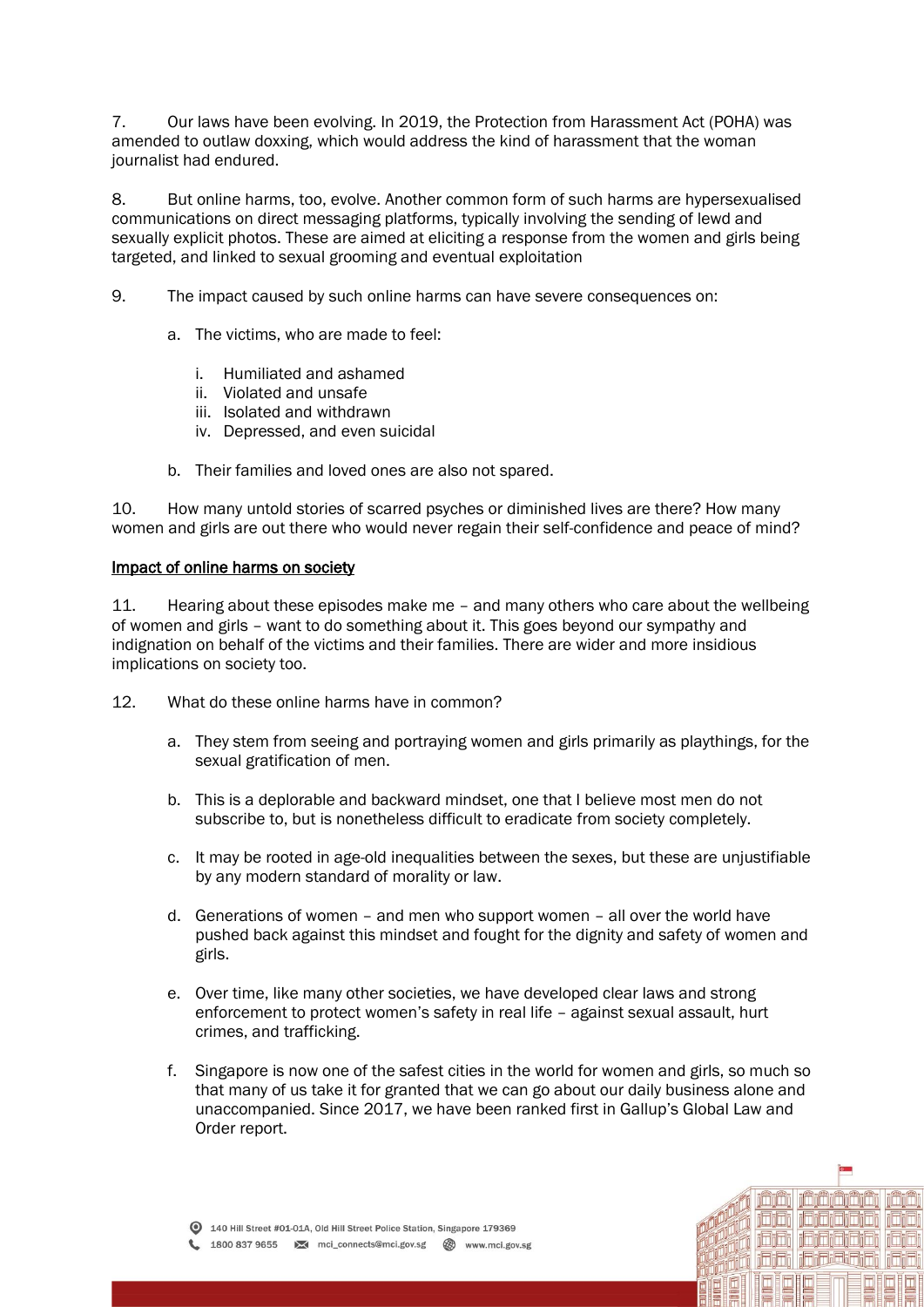- g. But the exploitative and backward mindset towards women has found new means of expression in the internet age. Perpetrators believe they can hide behind the cloak of anonymity. The digital publication and dissemination of information, allows for viralling at speed, and the impact on victims becomes more severe and wide-ranging. Such harms can also be weaponised in a malicious and cynical manner to threaten and inflict trauma on individual women.
- h. Unsurprisingly, more women than men feel unsafe from gender-based online harms. The sensing poll conducted by the Sunlight AfA found that while 72% of males felt safe from harms while online, only 60% of females did.

13. If left unchecked, online harms that promote exploitative and disrespectful attitudes towards women and girls may discourage women from being active online. We are not just talking about women deciding to make fewer posts or comments on social media. But avoiding important and meaningful undertakings – such as leadership roles or advocacy in real life – that might increase one's chances of encountering haters who wield online harms as a weapon. Reduced participation means reduced opportunities. Why should women accept this?

14. If this mindset is left unchecked, it may erode the real-life safety that women in Singapore have come to rely on, by undermining the value of respecting women and girls as full human beings, that we have worked so hard to build up over the generations. Some who are intent on doing real-life harm to women and girls are also availing themselves of online means to identify and isolate their potential victims – hypersexualised direct messaging being one of such means.

## Online harms warrant a whole-of-society response, seeded by Sunlight AfA

15. No society that respects and values women can stand for this - much less one like Singapore where women have achieved so much freedom and confidence in real life.

16. The digital safety gap must be closed. Our women and girls must feel as safe and confident online as they do in real life.

17. This is certainly relevant to many of the topics being discussed in the Conversations on Singapore Women's Development. Therefore, while I was at the Ministry of Communications and Information, with support from my former colleagues, I decided to make an appeal to those who care equally about women and girls' online safety, so that we can come together and do something about it collectively.

18. I was moved by the number of people who came forward because this cause resonated strongly with them.

- a. This included not only women but also men. The number of men reaching out and supporting the AfA affirms and strengthens my belief that men are absolutely vital partners for improving digital safety for women and girls. As fathers, husbands, brothers, sons, friends and colleagues – they care for and want the best for women and girls. This is never about women versus men. This is only ever about women and men working hand in hand to push back against mindsets that exploit and victimise women.
- b. IPS Senior Research Fellow and Sunlight AfA member Dr Chew Han Ei exemplifies this solidarity. He joined the AfA because he wants to help shift societal mindsets and norms to empower men, as supportive allies of women, to speak out against

ilmimii

i oʻri i dojaj oʻri

ididi jaidididi

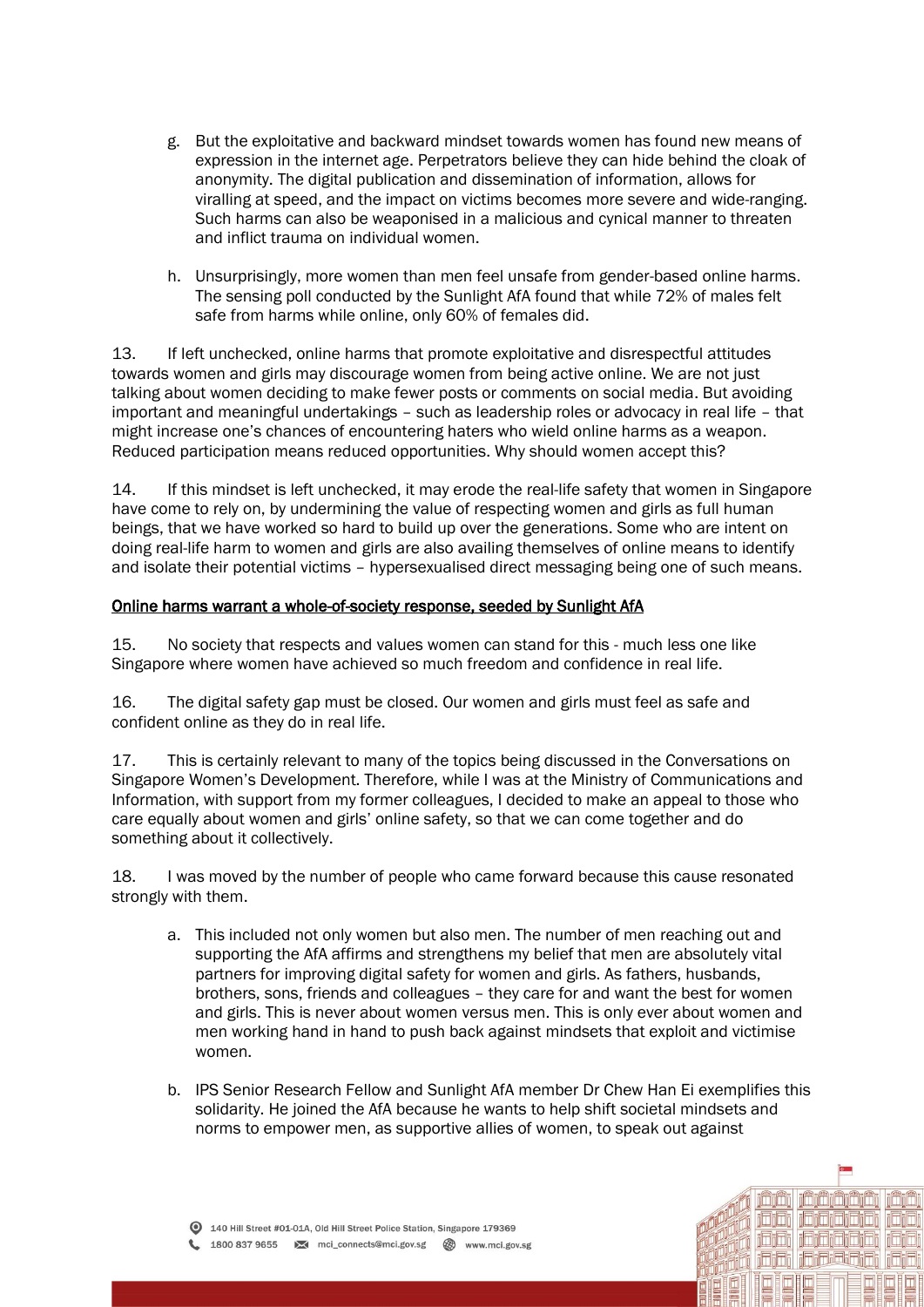behaviours that reflect and perpetuate retrograde and exploitative mindsets about women.

- c. These are men and women who recognise that online harms, which men and boys may similarly encounter, cannot be dealt with solely via Government action in the form of greater regulation and enforcement. Government's role is necessary but not sufficient.
- d. Concerted efforts from the public, private and people sectors, to formulate approaches to victim support, undertake public education and engagement, and have internet companies step up to do their part are also needed.
- e. Indeed, groups like the Singapore Council of Women's Organisations (SCWO), United Women Singapore, TOUCH Community Services, and AWARE are among the organisations that AfA members hail from.
- f. I also wish to express my gratitude to the many officers from MCI who believe in the cause and contributed so much of their time and effort to provide the AfA with secretariat support.
- 19. Since its launch in July 2021, the AfA has:
	- a. Administered a survey to understand the incidence and impact of online harms in Singapore;
	- b. Engaged over 240 parents and youths to raise awareness about online harms and impart tips on how they can help their loved ones navigate the digital space safely;
	- c. Launched a website containing informational resources about online risks and safety tools on technology platforms.

20. What has been particularly encouraging to the AfA members is that the Government is responding to the calls we have been making, by introducing Codes of Practice for internet platforms. Parl Sec Rahayu will share more on this later.

21. The AfA will roll out more initiatives in the coming months to empower individuals to recognise online harms and build a more holistic system of support for victims. These include:

- a. A workshop to equip youths to support peers who may be experiencing online harms; and
- b. A pilot to provide counselling intervention to victims of online harms

22. We will work with community partners to develop public education initiatives to drive awareness about online harms and promote digital safety.

# A cause that can bring about new engines of activism

23. Parl Sec Rahayu and I are grateful for the support of all Alliance members, including those who expressed interest in sustaining initiatives in the longer term. The AfA has been a platform for many of our members to forge new friendships and explore common areas of interest, including wider advocacy for the protection and advancement of women and girls,